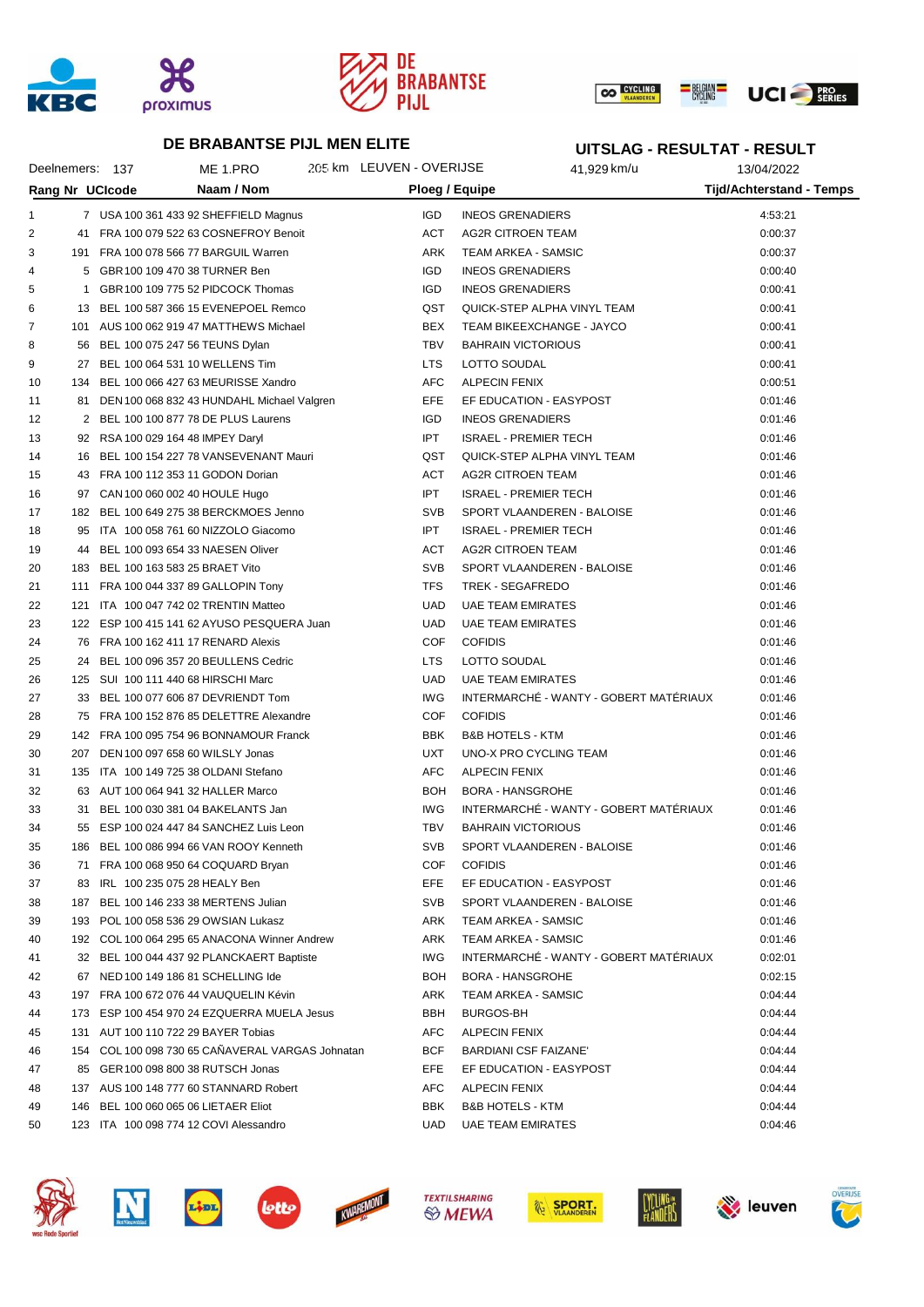





# **DE BRABANTSE PIJL MEN ELITE**

# **UITSLAG - RESULTAT - RESULT**

| Naam / Nom<br>Rang Nr UCIcode<br>Ploeg / Equipe<br>Tijd/Achterstand - Temps<br>IPT.<br><b>ISRAEL - PREMIER TECH</b><br>51<br>93 LAT 100 079 350 85 NEILANDS Krists<br>0:05:32<br>52<br>23 DEN 100 500 320 75 KRON Andreas<br><b>LTS</b><br>LOTTO SOUDAL<br>0:05:50<br>53<br>126 NZL 100 217 083 78 FISHER-BLACK Finn<br>UAD<br><b>UAE TEAM EMIRATES</b><br>0:05:52<br><b>UXT</b><br>UNO-X PRO CYCLING TEAM<br>54<br>203 NOR 100 798 903 92 JOHANNESSEN Tobias Halland<br>0:06:18<br>22 BEL 100 089 133 71 CAMPENAERTS Victor<br>55<br><b>LTS</b><br>LOTTO SOUDAL<br>0:06:22<br>ACT<br>56<br>47 USA 100 060 032 70 WARBASSE Lawrence<br>AG2R CITROEN TEAM<br>0:07:10<br>QST<br>QUICK-STEP ALPHA VINYL TEAM<br>57<br>12 FRA 100 099 713 78 CAVAGNA Rémi<br>0:07:10<br><b>BWB</b><br><b>BINGOAL PAUWELS SAUCES WB</b><br>58<br>161 BEL 100 086 385 39 ROBEET Ludovic<br>0:07:44<br>AFC<br>59<br>136 ITA 100 064 679 61 SBARAGLI Kristian<br><b>ALPECIN FENIX</b><br>0:08:01<br><b>UAD</b><br>60<br>124 POR 100 091 903 28 ALVES OLIVEIRA Ivo Manuel<br><b>UAE TEAM EMIRATES</b><br>0:08:01<br><b>TFS</b><br>TREK - SEGAFREDO<br>0:08:49<br>61<br>113 DEN 100 075 144 50 KAMP Alexander<br>DNS / Non partants / Niet vertrokken :<br><b>TBV</b><br><b>BAHRAIN VICTORIOUS</b><br>57 POL 100 153 299 23 MACIEJUK Filip<br>196 EST 100 165 205 95 PAJUR Markus<br>TEAM ARKEA - SAMSIC<br>ARK<br>DNF / Abbandons / Opgaves :<br>3 GBR 100 059 962 00 ROWE Luke<br><b>IGD</b><br><b>INEOS GRENADIERS</b><br>4 POL 100 058 528 21 KWIATKOWSKI Michal<br><b>IGD</b><br><b>INEOS GRENADIERS</b><br>6 AUS 100 057 762 31 WURF Cameron<br><b>IGD</b><br><b>INEOS GRENADIERS</b><br>QST<br>11 FRA 100 071 557 52 ALAPHILIPPE Julian<br>QUICK-STEP ALPHA VINYL TEAM<br>QST<br>14 BEL 100 027 284 11 DEVENYNS Dries<br>QUICK-STEP ALPHA VINYL TEAM<br>QST<br>QUICK-STEP ALPHA VINYL TEAM<br>15 ITA 100 157 221 65 BAGIOLI Andrea<br>QST<br>QUICK-STEP ALPHA VINYL TEAM<br>17 ITA 100 086 617 77 BALLERINI Davide<br>21 BEL 100 024 166 94 GILBERT Philippe<br><b>LTS</b><br>LOTTO SOUDAL<br><b>LTS</b><br>LOTTO SOUDAL<br>25 BEL 100 156 008 16 GRIGNARD Sébastien<br><b>LTS</b><br>LOTTO SOUDAL<br>26 GER 100 033 016 20 KLUGE Roger<br>INTERMARCHÉ - WANTY - GOBERT MATÉRIAUX<br>IWG<br>34 BEL 100 044 976 49 CLAEYS Dimitri<br>INTERMARCHÉ - WANTY - GOBERT MATÉRIAUX<br>IWG<br>36 FRA 100 065 847 65 PETIT Adrien<br>INTERMARCHÉ - WANTY - GOBERT MATÉRIAUX<br>IWG<br>37 BEL 100 045 720 17 VAN MELSEN Kevin<br>42 FRA 100 030 787 22 CHEREL Mikael<br>ACT<br>AG2R CITROEN TEAM<br>45 SUI 100 030 788 23 SCHAR Michael<br>ACT<br>AG2R CITROEN TEAM<br>46 BEL 100 098 074 88 NAESEN Lawrence<br>ACT<br><b>AG2R CITROEN TEAM</b><br>51 JPN 100 045 562 53 ARASHIRO Yukiya<br>TBV<br><b>BAHRAIN VICTORIOUS</b><br>52 TPE 100 056 014 29 FENG Chun Kai<br>TBV<br><b>BAHRAIN VICTORIOUS</b><br>53 SLO 100 064 864 52 TRATNIK Jan<br><b>TBV</b><br><b>BAHRAIN VICTORIOUS</b><br><b>TBV</b><br>54 AUS 100 078 342 47 HAIG Jack<br><b>BAHRAIN VICTORIOUS</b><br>61 ITA 100 158 278 55 ALEOTTI Giovanni<br>BOH<br><b>BORA - HANSGROHE</b><br>BEL 100 148 901 87 MEEUS Jordi<br>BOH<br><b>BORA - HANSGROHE</b><br>62<br>GER 100 080 322 87 KOCH Jonas<br><b>BOH</b><br><b>BORA - HANSGROHE</b><br>64<br>EST 100 089 424 71 LAAS Martin<br><b>BOH</b><br><b>BORA - HANSGROHE</b><br>65<br>GER 100 087 226 07 POLITT Nils<br><b>BOH</b><br><b>BORA - HANSGROHE</b><br>66<br>BEL 100 057 085 33 ARMEE Sander<br>COF<br><b>COFIDIS</b><br>72<br>ITA 100 284 170 41 CIMOLAI Davide<br>COF<br><b>COFIDIS</b><br>74<br><b>COFIDIS</b><br>BEL 100 064 272 42 VANBILSEN Kenneth<br>COF<br>77<br>BEL 100 069 192 15 KEUKELEIRE Jens<br>EFE<br>EF EDUCATION - EASYPOST<br>82<br>ITA 100 086 630 90 BETTIOL Alberto<br>EFE<br>EF EDUCATION - EASYPOST<br>84<br>IPT<br>DEN 100 034 012 46 FUGLSANG Jakob<br><b>ISRAEL - PREMIER TECH</b><br>91<br>IPT<br>DEN 100 086 941 13 SCHMIDT Mads Würtz<br><b>ISRAEL - PREMIER TECH</b><br>94<br>IPT<br>SUI 100 060 600 56 HOLLENSTEIN Reto<br><b>ISRAEL - PREMIER TECH</b><br>96<br>NED 100 098 122 39 MAAS Jan<br>BEX<br>TEAM BIKEEXCHANGE - JAYCO<br>102<br>103 AUS 100 062 912 40 DURBRIDGE Luke<br>BEX<br>TEAM BIKEEXCHANGE - JAYCO | Deelnemers: 137 | ME 1.PRO | 205 km LEUVEN - OVERIJSE | 41,929 km/u | 13/04/2022 |
|---------------------------------------------------------------------------------------------------------------------------------------------------------------------------------------------------------------------------------------------------------------------------------------------------------------------------------------------------------------------------------------------------------------------------------------------------------------------------------------------------------------------------------------------------------------------------------------------------------------------------------------------------------------------------------------------------------------------------------------------------------------------------------------------------------------------------------------------------------------------------------------------------------------------------------------------------------------------------------------------------------------------------------------------------------------------------------------------------------------------------------------------------------------------------------------------------------------------------------------------------------------------------------------------------------------------------------------------------------------------------------------------------------------------------------------------------------------------------------------------------------------------------------------------------------------------------------------------------------------------------------------------------------------------------------------------------------------------------------------------------------------------------------------------------------------------------------------------------------------------------------------------------------------------------------------------------------------------------------------------------------------------------------------------------------------------------------------------------------------------------------------------------------------------------------------------------------------------------------------------------------------------------------------------------------------------------------------------------------------------------------------------------------------------------------------------------------------------------------------------------------------------------------------------------------------------------------------------------------------------------------------------------------------------------------------------------------------------------------------------------------------------------------------------------------------------------------------------------------------------------------------------------------------------------------------------------------------------------------------------------------------------------------------------------------------------------------------------------------------------------------------------------------------------------------------------------------------------------------------------------------------------------------------------------------------------------------------------------------------------------------------------------------------------------------------------------------------------------------------------------------------------------------------------------------------------------------------------------------------------------------------------------------------------------------------------------------------------------------------------------------------------------------------------------------------------------------------------------------------------------------------------------------------------------------------------------------------------------------------------------------------------------------------------------------------------------------------------------------------------------------------------------------------------------------------------------------------------------------------------|-----------------|----------|--------------------------|-------------|------------|
|                                                                                                                                                                                                                                                                                                                                                                                                                                                                                                                                                                                                                                                                                                                                                                                                                                                                                                                                                                                                                                                                                                                                                                                                                                                                                                                                                                                                                                                                                                                                                                                                                                                                                                                                                                                                                                                                                                                                                                                                                                                                                                                                                                                                                                                                                                                                                                                                                                                                                                                                                                                                                                                                                                                                                                                                                                                                                                                                                                                                                                                                                                                                                                                                                                                                                                                                                                                                                                                                                                                                                                                                                                                                                                                                                                                                                                                                                                                                                                                                                                                                                                                                                                                                                                             |                 |          |                          |             |            |
|                                                                                                                                                                                                                                                                                                                                                                                                                                                                                                                                                                                                                                                                                                                                                                                                                                                                                                                                                                                                                                                                                                                                                                                                                                                                                                                                                                                                                                                                                                                                                                                                                                                                                                                                                                                                                                                                                                                                                                                                                                                                                                                                                                                                                                                                                                                                                                                                                                                                                                                                                                                                                                                                                                                                                                                                                                                                                                                                                                                                                                                                                                                                                                                                                                                                                                                                                                                                                                                                                                                                                                                                                                                                                                                                                                                                                                                                                                                                                                                                                                                                                                                                                                                                                                             |                 |          |                          |             |            |
|                                                                                                                                                                                                                                                                                                                                                                                                                                                                                                                                                                                                                                                                                                                                                                                                                                                                                                                                                                                                                                                                                                                                                                                                                                                                                                                                                                                                                                                                                                                                                                                                                                                                                                                                                                                                                                                                                                                                                                                                                                                                                                                                                                                                                                                                                                                                                                                                                                                                                                                                                                                                                                                                                                                                                                                                                                                                                                                                                                                                                                                                                                                                                                                                                                                                                                                                                                                                                                                                                                                                                                                                                                                                                                                                                                                                                                                                                                                                                                                                                                                                                                                                                                                                                                             |                 |          |                          |             |            |
|                                                                                                                                                                                                                                                                                                                                                                                                                                                                                                                                                                                                                                                                                                                                                                                                                                                                                                                                                                                                                                                                                                                                                                                                                                                                                                                                                                                                                                                                                                                                                                                                                                                                                                                                                                                                                                                                                                                                                                                                                                                                                                                                                                                                                                                                                                                                                                                                                                                                                                                                                                                                                                                                                                                                                                                                                                                                                                                                                                                                                                                                                                                                                                                                                                                                                                                                                                                                                                                                                                                                                                                                                                                                                                                                                                                                                                                                                                                                                                                                                                                                                                                                                                                                                                             |                 |          |                          |             |            |
|                                                                                                                                                                                                                                                                                                                                                                                                                                                                                                                                                                                                                                                                                                                                                                                                                                                                                                                                                                                                                                                                                                                                                                                                                                                                                                                                                                                                                                                                                                                                                                                                                                                                                                                                                                                                                                                                                                                                                                                                                                                                                                                                                                                                                                                                                                                                                                                                                                                                                                                                                                                                                                                                                                                                                                                                                                                                                                                                                                                                                                                                                                                                                                                                                                                                                                                                                                                                                                                                                                                                                                                                                                                                                                                                                                                                                                                                                                                                                                                                                                                                                                                                                                                                                                             |                 |          |                          |             |            |
|                                                                                                                                                                                                                                                                                                                                                                                                                                                                                                                                                                                                                                                                                                                                                                                                                                                                                                                                                                                                                                                                                                                                                                                                                                                                                                                                                                                                                                                                                                                                                                                                                                                                                                                                                                                                                                                                                                                                                                                                                                                                                                                                                                                                                                                                                                                                                                                                                                                                                                                                                                                                                                                                                                                                                                                                                                                                                                                                                                                                                                                                                                                                                                                                                                                                                                                                                                                                                                                                                                                                                                                                                                                                                                                                                                                                                                                                                                                                                                                                                                                                                                                                                                                                                                             |                 |          |                          |             |            |
|                                                                                                                                                                                                                                                                                                                                                                                                                                                                                                                                                                                                                                                                                                                                                                                                                                                                                                                                                                                                                                                                                                                                                                                                                                                                                                                                                                                                                                                                                                                                                                                                                                                                                                                                                                                                                                                                                                                                                                                                                                                                                                                                                                                                                                                                                                                                                                                                                                                                                                                                                                                                                                                                                                                                                                                                                                                                                                                                                                                                                                                                                                                                                                                                                                                                                                                                                                                                                                                                                                                                                                                                                                                                                                                                                                                                                                                                                                                                                                                                                                                                                                                                                                                                                                             |                 |          |                          |             |            |
|                                                                                                                                                                                                                                                                                                                                                                                                                                                                                                                                                                                                                                                                                                                                                                                                                                                                                                                                                                                                                                                                                                                                                                                                                                                                                                                                                                                                                                                                                                                                                                                                                                                                                                                                                                                                                                                                                                                                                                                                                                                                                                                                                                                                                                                                                                                                                                                                                                                                                                                                                                                                                                                                                                                                                                                                                                                                                                                                                                                                                                                                                                                                                                                                                                                                                                                                                                                                                                                                                                                                                                                                                                                                                                                                                                                                                                                                                                                                                                                                                                                                                                                                                                                                                                             |                 |          |                          |             |            |
|                                                                                                                                                                                                                                                                                                                                                                                                                                                                                                                                                                                                                                                                                                                                                                                                                                                                                                                                                                                                                                                                                                                                                                                                                                                                                                                                                                                                                                                                                                                                                                                                                                                                                                                                                                                                                                                                                                                                                                                                                                                                                                                                                                                                                                                                                                                                                                                                                                                                                                                                                                                                                                                                                                                                                                                                                                                                                                                                                                                                                                                                                                                                                                                                                                                                                                                                                                                                                                                                                                                                                                                                                                                                                                                                                                                                                                                                                                                                                                                                                                                                                                                                                                                                                                             |                 |          |                          |             |            |
|                                                                                                                                                                                                                                                                                                                                                                                                                                                                                                                                                                                                                                                                                                                                                                                                                                                                                                                                                                                                                                                                                                                                                                                                                                                                                                                                                                                                                                                                                                                                                                                                                                                                                                                                                                                                                                                                                                                                                                                                                                                                                                                                                                                                                                                                                                                                                                                                                                                                                                                                                                                                                                                                                                                                                                                                                                                                                                                                                                                                                                                                                                                                                                                                                                                                                                                                                                                                                                                                                                                                                                                                                                                                                                                                                                                                                                                                                                                                                                                                                                                                                                                                                                                                                                             |                 |          |                          |             |            |
|                                                                                                                                                                                                                                                                                                                                                                                                                                                                                                                                                                                                                                                                                                                                                                                                                                                                                                                                                                                                                                                                                                                                                                                                                                                                                                                                                                                                                                                                                                                                                                                                                                                                                                                                                                                                                                                                                                                                                                                                                                                                                                                                                                                                                                                                                                                                                                                                                                                                                                                                                                                                                                                                                                                                                                                                                                                                                                                                                                                                                                                                                                                                                                                                                                                                                                                                                                                                                                                                                                                                                                                                                                                                                                                                                                                                                                                                                                                                                                                                                                                                                                                                                                                                                                             |                 |          |                          |             |            |
|                                                                                                                                                                                                                                                                                                                                                                                                                                                                                                                                                                                                                                                                                                                                                                                                                                                                                                                                                                                                                                                                                                                                                                                                                                                                                                                                                                                                                                                                                                                                                                                                                                                                                                                                                                                                                                                                                                                                                                                                                                                                                                                                                                                                                                                                                                                                                                                                                                                                                                                                                                                                                                                                                                                                                                                                                                                                                                                                                                                                                                                                                                                                                                                                                                                                                                                                                                                                                                                                                                                                                                                                                                                                                                                                                                                                                                                                                                                                                                                                                                                                                                                                                                                                                                             |                 |          |                          |             |            |
|                                                                                                                                                                                                                                                                                                                                                                                                                                                                                                                                                                                                                                                                                                                                                                                                                                                                                                                                                                                                                                                                                                                                                                                                                                                                                                                                                                                                                                                                                                                                                                                                                                                                                                                                                                                                                                                                                                                                                                                                                                                                                                                                                                                                                                                                                                                                                                                                                                                                                                                                                                                                                                                                                                                                                                                                                                                                                                                                                                                                                                                                                                                                                                                                                                                                                                                                                                                                                                                                                                                                                                                                                                                                                                                                                                                                                                                                                                                                                                                                                                                                                                                                                                                                                                             |                 |          |                          |             |            |
|                                                                                                                                                                                                                                                                                                                                                                                                                                                                                                                                                                                                                                                                                                                                                                                                                                                                                                                                                                                                                                                                                                                                                                                                                                                                                                                                                                                                                                                                                                                                                                                                                                                                                                                                                                                                                                                                                                                                                                                                                                                                                                                                                                                                                                                                                                                                                                                                                                                                                                                                                                                                                                                                                                                                                                                                                                                                                                                                                                                                                                                                                                                                                                                                                                                                                                                                                                                                                                                                                                                                                                                                                                                                                                                                                                                                                                                                                                                                                                                                                                                                                                                                                                                                                                             |                 |          |                          |             |            |
|                                                                                                                                                                                                                                                                                                                                                                                                                                                                                                                                                                                                                                                                                                                                                                                                                                                                                                                                                                                                                                                                                                                                                                                                                                                                                                                                                                                                                                                                                                                                                                                                                                                                                                                                                                                                                                                                                                                                                                                                                                                                                                                                                                                                                                                                                                                                                                                                                                                                                                                                                                                                                                                                                                                                                                                                                                                                                                                                                                                                                                                                                                                                                                                                                                                                                                                                                                                                                                                                                                                                                                                                                                                                                                                                                                                                                                                                                                                                                                                                                                                                                                                                                                                                                                             |                 |          |                          |             |            |
|                                                                                                                                                                                                                                                                                                                                                                                                                                                                                                                                                                                                                                                                                                                                                                                                                                                                                                                                                                                                                                                                                                                                                                                                                                                                                                                                                                                                                                                                                                                                                                                                                                                                                                                                                                                                                                                                                                                                                                                                                                                                                                                                                                                                                                                                                                                                                                                                                                                                                                                                                                                                                                                                                                                                                                                                                                                                                                                                                                                                                                                                                                                                                                                                                                                                                                                                                                                                                                                                                                                                                                                                                                                                                                                                                                                                                                                                                                                                                                                                                                                                                                                                                                                                                                             |                 |          |                          |             |            |
|                                                                                                                                                                                                                                                                                                                                                                                                                                                                                                                                                                                                                                                                                                                                                                                                                                                                                                                                                                                                                                                                                                                                                                                                                                                                                                                                                                                                                                                                                                                                                                                                                                                                                                                                                                                                                                                                                                                                                                                                                                                                                                                                                                                                                                                                                                                                                                                                                                                                                                                                                                                                                                                                                                                                                                                                                                                                                                                                                                                                                                                                                                                                                                                                                                                                                                                                                                                                                                                                                                                                                                                                                                                                                                                                                                                                                                                                                                                                                                                                                                                                                                                                                                                                                                             |                 |          |                          |             |            |
|                                                                                                                                                                                                                                                                                                                                                                                                                                                                                                                                                                                                                                                                                                                                                                                                                                                                                                                                                                                                                                                                                                                                                                                                                                                                                                                                                                                                                                                                                                                                                                                                                                                                                                                                                                                                                                                                                                                                                                                                                                                                                                                                                                                                                                                                                                                                                                                                                                                                                                                                                                                                                                                                                                                                                                                                                                                                                                                                                                                                                                                                                                                                                                                                                                                                                                                                                                                                                                                                                                                                                                                                                                                                                                                                                                                                                                                                                                                                                                                                                                                                                                                                                                                                                                             |                 |          |                          |             |            |
|                                                                                                                                                                                                                                                                                                                                                                                                                                                                                                                                                                                                                                                                                                                                                                                                                                                                                                                                                                                                                                                                                                                                                                                                                                                                                                                                                                                                                                                                                                                                                                                                                                                                                                                                                                                                                                                                                                                                                                                                                                                                                                                                                                                                                                                                                                                                                                                                                                                                                                                                                                                                                                                                                                                                                                                                                                                                                                                                                                                                                                                                                                                                                                                                                                                                                                                                                                                                                                                                                                                                                                                                                                                                                                                                                                                                                                                                                                                                                                                                                                                                                                                                                                                                                                             |                 |          |                          |             |            |
|                                                                                                                                                                                                                                                                                                                                                                                                                                                                                                                                                                                                                                                                                                                                                                                                                                                                                                                                                                                                                                                                                                                                                                                                                                                                                                                                                                                                                                                                                                                                                                                                                                                                                                                                                                                                                                                                                                                                                                                                                                                                                                                                                                                                                                                                                                                                                                                                                                                                                                                                                                                                                                                                                                                                                                                                                                                                                                                                                                                                                                                                                                                                                                                                                                                                                                                                                                                                                                                                                                                                                                                                                                                                                                                                                                                                                                                                                                                                                                                                                                                                                                                                                                                                                                             |                 |          |                          |             |            |
|                                                                                                                                                                                                                                                                                                                                                                                                                                                                                                                                                                                                                                                                                                                                                                                                                                                                                                                                                                                                                                                                                                                                                                                                                                                                                                                                                                                                                                                                                                                                                                                                                                                                                                                                                                                                                                                                                                                                                                                                                                                                                                                                                                                                                                                                                                                                                                                                                                                                                                                                                                                                                                                                                                                                                                                                                                                                                                                                                                                                                                                                                                                                                                                                                                                                                                                                                                                                                                                                                                                                                                                                                                                                                                                                                                                                                                                                                                                                                                                                                                                                                                                                                                                                                                             |                 |          |                          |             |            |
|                                                                                                                                                                                                                                                                                                                                                                                                                                                                                                                                                                                                                                                                                                                                                                                                                                                                                                                                                                                                                                                                                                                                                                                                                                                                                                                                                                                                                                                                                                                                                                                                                                                                                                                                                                                                                                                                                                                                                                                                                                                                                                                                                                                                                                                                                                                                                                                                                                                                                                                                                                                                                                                                                                                                                                                                                                                                                                                                                                                                                                                                                                                                                                                                                                                                                                                                                                                                                                                                                                                                                                                                                                                                                                                                                                                                                                                                                                                                                                                                                                                                                                                                                                                                                                             |                 |          |                          |             |            |
|                                                                                                                                                                                                                                                                                                                                                                                                                                                                                                                                                                                                                                                                                                                                                                                                                                                                                                                                                                                                                                                                                                                                                                                                                                                                                                                                                                                                                                                                                                                                                                                                                                                                                                                                                                                                                                                                                                                                                                                                                                                                                                                                                                                                                                                                                                                                                                                                                                                                                                                                                                                                                                                                                                                                                                                                                                                                                                                                                                                                                                                                                                                                                                                                                                                                                                                                                                                                                                                                                                                                                                                                                                                                                                                                                                                                                                                                                                                                                                                                                                                                                                                                                                                                                                             |                 |          |                          |             |            |
|                                                                                                                                                                                                                                                                                                                                                                                                                                                                                                                                                                                                                                                                                                                                                                                                                                                                                                                                                                                                                                                                                                                                                                                                                                                                                                                                                                                                                                                                                                                                                                                                                                                                                                                                                                                                                                                                                                                                                                                                                                                                                                                                                                                                                                                                                                                                                                                                                                                                                                                                                                                                                                                                                                                                                                                                                                                                                                                                                                                                                                                                                                                                                                                                                                                                                                                                                                                                                                                                                                                                                                                                                                                                                                                                                                                                                                                                                                                                                                                                                                                                                                                                                                                                                                             |                 |          |                          |             |            |
|                                                                                                                                                                                                                                                                                                                                                                                                                                                                                                                                                                                                                                                                                                                                                                                                                                                                                                                                                                                                                                                                                                                                                                                                                                                                                                                                                                                                                                                                                                                                                                                                                                                                                                                                                                                                                                                                                                                                                                                                                                                                                                                                                                                                                                                                                                                                                                                                                                                                                                                                                                                                                                                                                                                                                                                                                                                                                                                                                                                                                                                                                                                                                                                                                                                                                                                                                                                                                                                                                                                                                                                                                                                                                                                                                                                                                                                                                                                                                                                                                                                                                                                                                                                                                                             |                 |          |                          |             |            |
|                                                                                                                                                                                                                                                                                                                                                                                                                                                                                                                                                                                                                                                                                                                                                                                                                                                                                                                                                                                                                                                                                                                                                                                                                                                                                                                                                                                                                                                                                                                                                                                                                                                                                                                                                                                                                                                                                                                                                                                                                                                                                                                                                                                                                                                                                                                                                                                                                                                                                                                                                                                                                                                                                                                                                                                                                                                                                                                                                                                                                                                                                                                                                                                                                                                                                                                                                                                                                                                                                                                                                                                                                                                                                                                                                                                                                                                                                                                                                                                                                                                                                                                                                                                                                                             |                 |          |                          |             |            |
|                                                                                                                                                                                                                                                                                                                                                                                                                                                                                                                                                                                                                                                                                                                                                                                                                                                                                                                                                                                                                                                                                                                                                                                                                                                                                                                                                                                                                                                                                                                                                                                                                                                                                                                                                                                                                                                                                                                                                                                                                                                                                                                                                                                                                                                                                                                                                                                                                                                                                                                                                                                                                                                                                                                                                                                                                                                                                                                                                                                                                                                                                                                                                                                                                                                                                                                                                                                                                                                                                                                                                                                                                                                                                                                                                                                                                                                                                                                                                                                                                                                                                                                                                                                                                                             |                 |          |                          |             |            |
|                                                                                                                                                                                                                                                                                                                                                                                                                                                                                                                                                                                                                                                                                                                                                                                                                                                                                                                                                                                                                                                                                                                                                                                                                                                                                                                                                                                                                                                                                                                                                                                                                                                                                                                                                                                                                                                                                                                                                                                                                                                                                                                                                                                                                                                                                                                                                                                                                                                                                                                                                                                                                                                                                                                                                                                                                                                                                                                                                                                                                                                                                                                                                                                                                                                                                                                                                                                                                                                                                                                                                                                                                                                                                                                                                                                                                                                                                                                                                                                                                                                                                                                                                                                                                                             |                 |          |                          |             |            |
|                                                                                                                                                                                                                                                                                                                                                                                                                                                                                                                                                                                                                                                                                                                                                                                                                                                                                                                                                                                                                                                                                                                                                                                                                                                                                                                                                                                                                                                                                                                                                                                                                                                                                                                                                                                                                                                                                                                                                                                                                                                                                                                                                                                                                                                                                                                                                                                                                                                                                                                                                                                                                                                                                                                                                                                                                                                                                                                                                                                                                                                                                                                                                                                                                                                                                                                                                                                                                                                                                                                                                                                                                                                                                                                                                                                                                                                                                                                                                                                                                                                                                                                                                                                                                                             |                 |          |                          |             |            |
|                                                                                                                                                                                                                                                                                                                                                                                                                                                                                                                                                                                                                                                                                                                                                                                                                                                                                                                                                                                                                                                                                                                                                                                                                                                                                                                                                                                                                                                                                                                                                                                                                                                                                                                                                                                                                                                                                                                                                                                                                                                                                                                                                                                                                                                                                                                                                                                                                                                                                                                                                                                                                                                                                                                                                                                                                                                                                                                                                                                                                                                                                                                                                                                                                                                                                                                                                                                                                                                                                                                                                                                                                                                                                                                                                                                                                                                                                                                                                                                                                                                                                                                                                                                                                                             |                 |          |                          |             |            |
|                                                                                                                                                                                                                                                                                                                                                                                                                                                                                                                                                                                                                                                                                                                                                                                                                                                                                                                                                                                                                                                                                                                                                                                                                                                                                                                                                                                                                                                                                                                                                                                                                                                                                                                                                                                                                                                                                                                                                                                                                                                                                                                                                                                                                                                                                                                                                                                                                                                                                                                                                                                                                                                                                                                                                                                                                                                                                                                                                                                                                                                                                                                                                                                                                                                                                                                                                                                                                                                                                                                                                                                                                                                                                                                                                                                                                                                                                                                                                                                                                                                                                                                                                                                                                                             |                 |          |                          |             |            |
|                                                                                                                                                                                                                                                                                                                                                                                                                                                                                                                                                                                                                                                                                                                                                                                                                                                                                                                                                                                                                                                                                                                                                                                                                                                                                                                                                                                                                                                                                                                                                                                                                                                                                                                                                                                                                                                                                                                                                                                                                                                                                                                                                                                                                                                                                                                                                                                                                                                                                                                                                                                                                                                                                                                                                                                                                                                                                                                                                                                                                                                                                                                                                                                                                                                                                                                                                                                                                                                                                                                                                                                                                                                                                                                                                                                                                                                                                                                                                                                                                                                                                                                                                                                                                                             |                 |          |                          |             |            |
|                                                                                                                                                                                                                                                                                                                                                                                                                                                                                                                                                                                                                                                                                                                                                                                                                                                                                                                                                                                                                                                                                                                                                                                                                                                                                                                                                                                                                                                                                                                                                                                                                                                                                                                                                                                                                                                                                                                                                                                                                                                                                                                                                                                                                                                                                                                                                                                                                                                                                                                                                                                                                                                                                                                                                                                                                                                                                                                                                                                                                                                                                                                                                                                                                                                                                                                                                                                                                                                                                                                                                                                                                                                                                                                                                                                                                                                                                                                                                                                                                                                                                                                                                                                                                                             |                 |          |                          |             |            |
|                                                                                                                                                                                                                                                                                                                                                                                                                                                                                                                                                                                                                                                                                                                                                                                                                                                                                                                                                                                                                                                                                                                                                                                                                                                                                                                                                                                                                                                                                                                                                                                                                                                                                                                                                                                                                                                                                                                                                                                                                                                                                                                                                                                                                                                                                                                                                                                                                                                                                                                                                                                                                                                                                                                                                                                                                                                                                                                                                                                                                                                                                                                                                                                                                                                                                                                                                                                                                                                                                                                                                                                                                                                                                                                                                                                                                                                                                                                                                                                                                                                                                                                                                                                                                                             |                 |          |                          |             |            |
|                                                                                                                                                                                                                                                                                                                                                                                                                                                                                                                                                                                                                                                                                                                                                                                                                                                                                                                                                                                                                                                                                                                                                                                                                                                                                                                                                                                                                                                                                                                                                                                                                                                                                                                                                                                                                                                                                                                                                                                                                                                                                                                                                                                                                                                                                                                                                                                                                                                                                                                                                                                                                                                                                                                                                                                                                                                                                                                                                                                                                                                                                                                                                                                                                                                                                                                                                                                                                                                                                                                                                                                                                                                                                                                                                                                                                                                                                                                                                                                                                                                                                                                                                                                                                                             |                 |          |                          |             |            |
|                                                                                                                                                                                                                                                                                                                                                                                                                                                                                                                                                                                                                                                                                                                                                                                                                                                                                                                                                                                                                                                                                                                                                                                                                                                                                                                                                                                                                                                                                                                                                                                                                                                                                                                                                                                                                                                                                                                                                                                                                                                                                                                                                                                                                                                                                                                                                                                                                                                                                                                                                                                                                                                                                                                                                                                                                                                                                                                                                                                                                                                                                                                                                                                                                                                                                                                                                                                                                                                                                                                                                                                                                                                                                                                                                                                                                                                                                                                                                                                                                                                                                                                                                                                                                                             |                 |          |                          |             |            |
|                                                                                                                                                                                                                                                                                                                                                                                                                                                                                                                                                                                                                                                                                                                                                                                                                                                                                                                                                                                                                                                                                                                                                                                                                                                                                                                                                                                                                                                                                                                                                                                                                                                                                                                                                                                                                                                                                                                                                                                                                                                                                                                                                                                                                                                                                                                                                                                                                                                                                                                                                                                                                                                                                                                                                                                                                                                                                                                                                                                                                                                                                                                                                                                                                                                                                                                                                                                                                                                                                                                                                                                                                                                                                                                                                                                                                                                                                                                                                                                                                                                                                                                                                                                                                                             |                 |          |                          |             |            |
|                                                                                                                                                                                                                                                                                                                                                                                                                                                                                                                                                                                                                                                                                                                                                                                                                                                                                                                                                                                                                                                                                                                                                                                                                                                                                                                                                                                                                                                                                                                                                                                                                                                                                                                                                                                                                                                                                                                                                                                                                                                                                                                                                                                                                                                                                                                                                                                                                                                                                                                                                                                                                                                                                                                                                                                                                                                                                                                                                                                                                                                                                                                                                                                                                                                                                                                                                                                                                                                                                                                                                                                                                                                                                                                                                                                                                                                                                                                                                                                                                                                                                                                                                                                                                                             |                 |          |                          |             |            |
|                                                                                                                                                                                                                                                                                                                                                                                                                                                                                                                                                                                                                                                                                                                                                                                                                                                                                                                                                                                                                                                                                                                                                                                                                                                                                                                                                                                                                                                                                                                                                                                                                                                                                                                                                                                                                                                                                                                                                                                                                                                                                                                                                                                                                                                                                                                                                                                                                                                                                                                                                                                                                                                                                                                                                                                                                                                                                                                                                                                                                                                                                                                                                                                                                                                                                                                                                                                                                                                                                                                                                                                                                                                                                                                                                                                                                                                                                                                                                                                                                                                                                                                                                                                                                                             |                 |          |                          |             |            |
|                                                                                                                                                                                                                                                                                                                                                                                                                                                                                                                                                                                                                                                                                                                                                                                                                                                                                                                                                                                                                                                                                                                                                                                                                                                                                                                                                                                                                                                                                                                                                                                                                                                                                                                                                                                                                                                                                                                                                                                                                                                                                                                                                                                                                                                                                                                                                                                                                                                                                                                                                                                                                                                                                                                                                                                                                                                                                                                                                                                                                                                                                                                                                                                                                                                                                                                                                                                                                                                                                                                                                                                                                                                                                                                                                                                                                                                                                                                                                                                                                                                                                                                                                                                                                                             |                 |          |                          |             |            |
|                                                                                                                                                                                                                                                                                                                                                                                                                                                                                                                                                                                                                                                                                                                                                                                                                                                                                                                                                                                                                                                                                                                                                                                                                                                                                                                                                                                                                                                                                                                                                                                                                                                                                                                                                                                                                                                                                                                                                                                                                                                                                                                                                                                                                                                                                                                                                                                                                                                                                                                                                                                                                                                                                                                                                                                                                                                                                                                                                                                                                                                                                                                                                                                                                                                                                                                                                                                                                                                                                                                                                                                                                                                                                                                                                                                                                                                                                                                                                                                                                                                                                                                                                                                                                                             |                 |          |                          |             |            |
|                                                                                                                                                                                                                                                                                                                                                                                                                                                                                                                                                                                                                                                                                                                                                                                                                                                                                                                                                                                                                                                                                                                                                                                                                                                                                                                                                                                                                                                                                                                                                                                                                                                                                                                                                                                                                                                                                                                                                                                                                                                                                                                                                                                                                                                                                                                                                                                                                                                                                                                                                                                                                                                                                                                                                                                                                                                                                                                                                                                                                                                                                                                                                                                                                                                                                                                                                                                                                                                                                                                                                                                                                                                                                                                                                                                                                                                                                                                                                                                                                                                                                                                                                                                                                                             |                 |          |                          |             |            |
|                                                                                                                                                                                                                                                                                                                                                                                                                                                                                                                                                                                                                                                                                                                                                                                                                                                                                                                                                                                                                                                                                                                                                                                                                                                                                                                                                                                                                                                                                                                                                                                                                                                                                                                                                                                                                                                                                                                                                                                                                                                                                                                                                                                                                                                                                                                                                                                                                                                                                                                                                                                                                                                                                                                                                                                                                                                                                                                                                                                                                                                                                                                                                                                                                                                                                                                                                                                                                                                                                                                                                                                                                                                                                                                                                                                                                                                                                                                                                                                                                                                                                                                                                                                                                                             |                 |          |                          |             |            |
|                                                                                                                                                                                                                                                                                                                                                                                                                                                                                                                                                                                                                                                                                                                                                                                                                                                                                                                                                                                                                                                                                                                                                                                                                                                                                                                                                                                                                                                                                                                                                                                                                                                                                                                                                                                                                                                                                                                                                                                                                                                                                                                                                                                                                                                                                                                                                                                                                                                                                                                                                                                                                                                                                                                                                                                                                                                                                                                                                                                                                                                                                                                                                                                                                                                                                                                                                                                                                                                                                                                                                                                                                                                                                                                                                                                                                                                                                                                                                                                                                                                                                                                                                                                                                                             |                 |          |                          |             |            |
|                                                                                                                                                                                                                                                                                                                                                                                                                                                                                                                                                                                                                                                                                                                                                                                                                                                                                                                                                                                                                                                                                                                                                                                                                                                                                                                                                                                                                                                                                                                                                                                                                                                                                                                                                                                                                                                                                                                                                                                                                                                                                                                                                                                                                                                                                                                                                                                                                                                                                                                                                                                                                                                                                                                                                                                                                                                                                                                                                                                                                                                                                                                                                                                                                                                                                                                                                                                                                                                                                                                                                                                                                                                                                                                                                                                                                                                                                                                                                                                                                                                                                                                                                                                                                                             |                 |          |                          |             |            |
|                                                                                                                                                                                                                                                                                                                                                                                                                                                                                                                                                                                                                                                                                                                                                                                                                                                                                                                                                                                                                                                                                                                                                                                                                                                                                                                                                                                                                                                                                                                                                                                                                                                                                                                                                                                                                                                                                                                                                                                                                                                                                                                                                                                                                                                                                                                                                                                                                                                                                                                                                                                                                                                                                                                                                                                                                                                                                                                                                                                                                                                                                                                                                                                                                                                                                                                                                                                                                                                                                                                                                                                                                                                                                                                                                                                                                                                                                                                                                                                                                                                                                                                                                                                                                                             |                 |          |                          |             |            |
|                                                                                                                                                                                                                                                                                                                                                                                                                                                                                                                                                                                                                                                                                                                                                                                                                                                                                                                                                                                                                                                                                                                                                                                                                                                                                                                                                                                                                                                                                                                                                                                                                                                                                                                                                                                                                                                                                                                                                                                                                                                                                                                                                                                                                                                                                                                                                                                                                                                                                                                                                                                                                                                                                                                                                                                                                                                                                                                                                                                                                                                                                                                                                                                                                                                                                                                                                                                                                                                                                                                                                                                                                                                                                                                                                                                                                                                                                                                                                                                                                                                                                                                                                                                                                                             |                 |          |                          |             |            |
|                                                                                                                                                                                                                                                                                                                                                                                                                                                                                                                                                                                                                                                                                                                                                                                                                                                                                                                                                                                                                                                                                                                                                                                                                                                                                                                                                                                                                                                                                                                                                                                                                                                                                                                                                                                                                                                                                                                                                                                                                                                                                                                                                                                                                                                                                                                                                                                                                                                                                                                                                                                                                                                                                                                                                                                                                                                                                                                                                                                                                                                                                                                                                                                                                                                                                                                                                                                                                                                                                                                                                                                                                                                                                                                                                                                                                                                                                                                                                                                                                                                                                                                                                                                                                                             |                 |          |                          |             |            |
|                                                                                                                                                                                                                                                                                                                                                                                                                                                                                                                                                                                                                                                                                                                                                                                                                                                                                                                                                                                                                                                                                                                                                                                                                                                                                                                                                                                                                                                                                                                                                                                                                                                                                                                                                                                                                                                                                                                                                                                                                                                                                                                                                                                                                                                                                                                                                                                                                                                                                                                                                                                                                                                                                                                                                                                                                                                                                                                                                                                                                                                                                                                                                                                                                                                                                                                                                                                                                                                                                                                                                                                                                                                                                                                                                                                                                                                                                                                                                                                                                                                                                                                                                                                                                                             |                 |          |                          |             |            |
|                                                                                                                                                                                                                                                                                                                                                                                                                                                                                                                                                                                                                                                                                                                                                                                                                                                                                                                                                                                                                                                                                                                                                                                                                                                                                                                                                                                                                                                                                                                                                                                                                                                                                                                                                                                                                                                                                                                                                                                                                                                                                                                                                                                                                                                                                                                                                                                                                                                                                                                                                                                                                                                                                                                                                                                                                                                                                                                                                                                                                                                                                                                                                                                                                                                                                                                                                                                                                                                                                                                                                                                                                                                                                                                                                                                                                                                                                                                                                                                                                                                                                                                                                                                                                                             |                 |          |                          |             |            |
|                                                                                                                                                                                                                                                                                                                                                                                                                                                                                                                                                                                                                                                                                                                                                                                                                                                                                                                                                                                                                                                                                                                                                                                                                                                                                                                                                                                                                                                                                                                                                                                                                                                                                                                                                                                                                                                                                                                                                                                                                                                                                                                                                                                                                                                                                                                                                                                                                                                                                                                                                                                                                                                                                                                                                                                                                                                                                                                                                                                                                                                                                                                                                                                                                                                                                                                                                                                                                                                                                                                                                                                                                                                                                                                                                                                                                                                                                                                                                                                                                                                                                                                                                                                                                                             |                 |          |                          |             |            |









**TEXTILSHARING** *S* MEWA